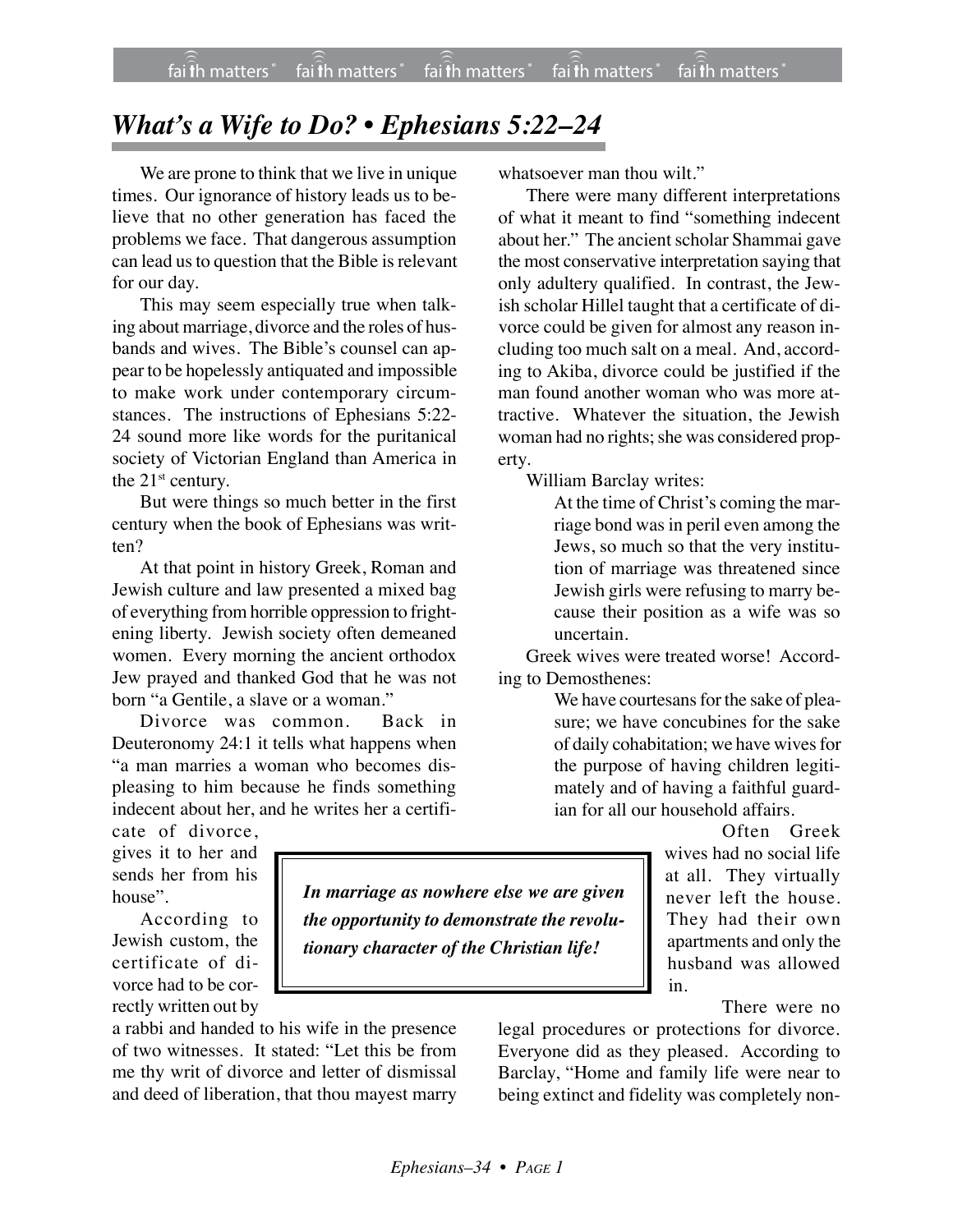existent."

The Romans were worse yet! For the first 500 years of the Roman Republic there was not one single reported divorce. The first recorded divorce was that of Spurius Carvilius Ruga in 234 BC. But by Paul's time things had greatly changed.

The Romans didn't have a yearly dating system like we have today. Seneca says that women dated the years by the names of their husbands. Martial reports a woman who had ten husbands. Juvenal tells about a woman who had 8 husbands in 5 years. Jerome claimed that one woman in Rome married her 23<sup>rd</sup> husband and she was his 21<sup>st</sup> wife.

By comparison, we live in times of relative morality, purity and faithfulness!

It is against that backdrop that Paul presents his view of Christian marriage. It is a sharp and beautiful contrast. This is God's call for a relationship that is totally different to the sinful ways of the rest of the world. Ephesians 5 is the Christian's call to a new morality, a new purity a new love, a new way of life. In marriage as nowhere else we are given the opportunity to demonstrate the revolutionary character of the Christian life!

Unfortunately, some have approached these verses negatively and pessimistically. Instead we must see these verses in the positive way God originally intended.

The question for this study is: What's A Wife To Do? And the answer found in Ephesians 5:22 is: "Wives, submit to your husbands." Ah, but what does that mean? Let's find out by defining and describing submission.

In Ephesians 5:22 and 24 the verb that is translated "submit" is not in the original text. It is borrowed from verse 21 and reused since these verses are a further explanation of the command to "submit to one another out of reverence for Christ."

Also, Paul carefully does not use the command "obey" which he later uses in Ephesians 6:1 and 5 when talking to children and slaves.

Submission is "yielding personal pref-

erence". Just as all Christians are to generally submit to one another, the Christian wife is to specifically be submissive to her husband. This means that she is to have an attitude and a way of life that yields to his desires and preferences. She is to consistently elevate him and try to give him his way.

Let's do some plain talking about what this means. When a couple first meets and falls in love, they try to outdo each other in pleasing one another. He buys her things. She gives up reading and learns to play tennis because he likes tennis. She reorders her life around him because she loves him. She yields her personal preferences to him.

Unfortunately, this too often changes. She increasingly wants her own way and demands her rights. He does the same thing. They begin to break apart. Simply stated, God instructs wives to keep going the way you started! Treat your husband during the  $5<sup>th</sup>$  and the  $50<sup>th</sup>$ year of marriage as you did on your  $5<sup>th</sup>$  date. Be submission to him!

Most marital difficulties are over little things, not major issues! It is the little rubs of daily habits, snide remarks and competitive attitudes that disintegrate marriages. The infidelity, the dishonesty the verbal and physical abuse that leads to divorce is usually the product of little seeds that have been allowed to grow. God is here talking about the little things. Give in. Yield. Demonstrate your confidence in God's ability to take care of you. Be submissive!

This does not mean blind obedience in contradiction to biblical truth and moral principle. You are not to be submissive to your husband when he tells you to lie, cheat, steal, deny Christ or anything like that.

Your ultimate allegiance is clearly to God and not to your husband. However, one aspect of demonstrating your allegiance to God is to be submissive to your husband in the yielding of personal preferences.

I see God's plan working in many marriages. This kind of submission is good and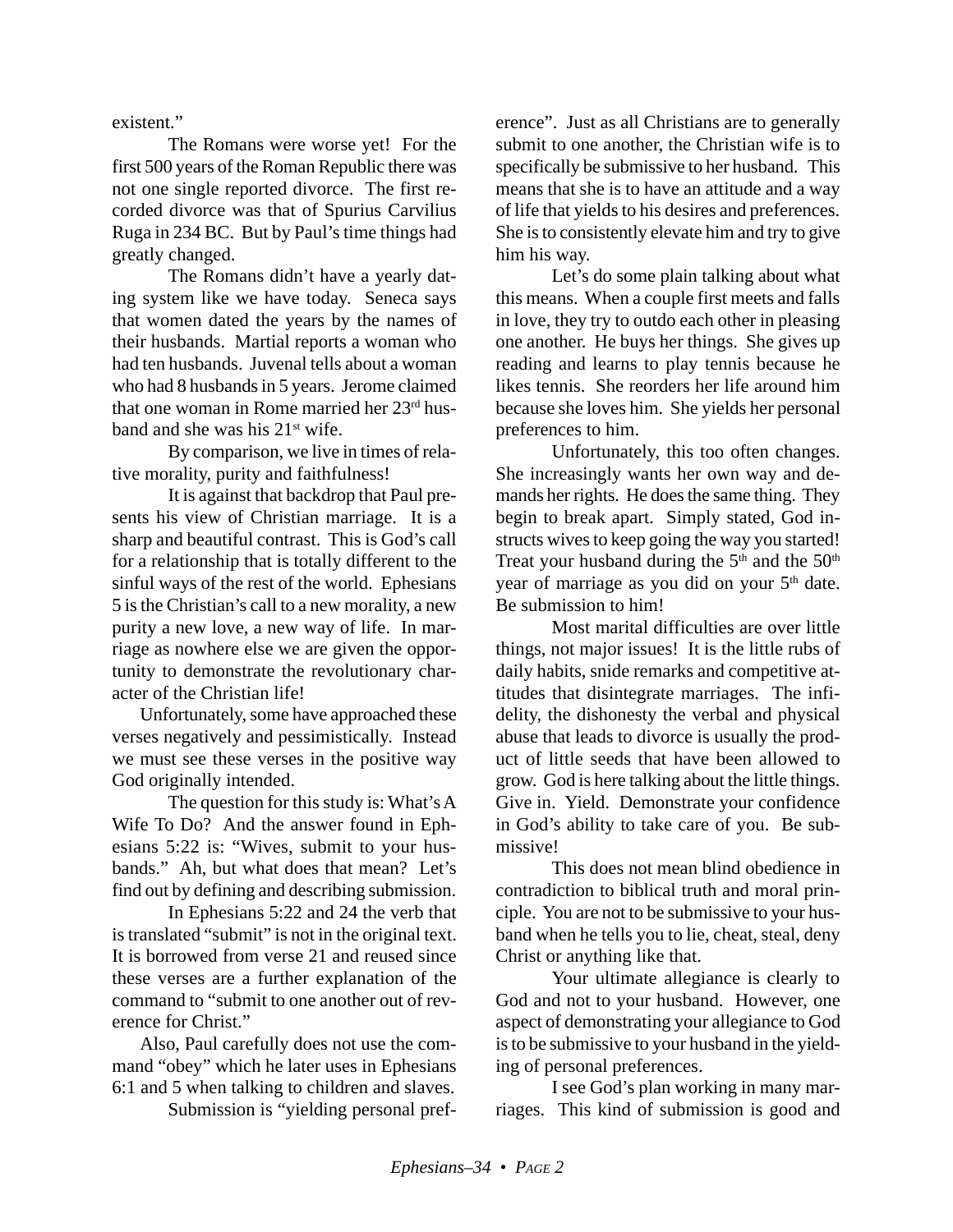not bad, strong and not weak, beautiful and not ugly. There is no put-down, no subservience, no treating the other person in a demeaning way. Here are truly marvelous marriages where both partners live in liberty, respect and confidence. It works!

Submission is "allowing headship". The wife who yields to her husband allows him to be the kind of "head" that God calls upon him to be.

But what does "headship" NOT mean? Husbands are never to become dictators. You will never find a biblical command for husbands to "lord it over" and boss their wives. The

wife's submission is a matter of her surrender of rights and not a husband's exercise of rights.

The husband's "headship" of marriage and home is to be patterned after Jesus. Christ is the "head" of the church in that

the church can depend on him, is built upon him as the cornerstone and looks to him for help, instruction and encouragement.

Husbands are to be allowed by their wives to take responsibility for leadership in the home, to be the basis for family security and to model the right kind of life. In fact, it is the husband's responsibility to demonstrate to his wife and children how to be submissive "to one another out of reverence for Christ".

Leadership, or "headship", may even mean a husband's obedience to his wife! God explicitly commanded Abraham to obey his wife, Sarah, in Genesis 21:12 where Abraham was told, "Listen to whatever Sarah tells you." In the Revised Standard Version of the Bible the command is even stronger when it says, "Whatever Sarah says to you, do as she tells you."

We create more theoretical problems than there are real problems with this command to submit. The Christian woman who loves the Lord and seeks to obey him will have little difficulty understanding what God wants and expects.

"Wives, submit to your husbands as to the Lord" does NOT mean that you are to obey your husbands in exactly the same way that you would obey God. That is obviously unworkable and contradictory to Jesus' observation that "you cannot serve two masters".

Your great and ultimate loyalty and obedience as a Christian is to God and to God alone. However, one aspect of your obedience to God is your submission to your husband. Therefore, you are to reckon that your attitude and relationship to him is an expression of your

obedience to Christ. It is "as to the Lord".

As a pastor I seek to serve as best I can. And, I thoroughly enjoy it! But the ultimate reason I am a pastor and I serve is because God has

called me to do that. I serve "as to the Lord".

Ephesians 5:24 tells us, "Now as the church submits to Christ, so also wives should submit to their husbands in everything." What a super analogy! Christ loves the church. Christ died for the church. Christ lives for the church.

At Wooddale Church we want to please Jesus Christ! We don't consider that an unpleasant or heavy duty. It's a joy to be submissive to him who gave so much for us. We give him our time when we gather for worship. We voluntarily give generously of our finances so that others can learn about Jesus Christ. We allow him to make the major decisions of our lives. And I have never heard anyone grumble about any of these things! We do these things because we want to. We do them because we know Christ loves us and because we love him!

"As the church submits to Christ, so also wives should submit to their husbands in everything."

Beautiful! No coercion! No threats! No intimidation! Wives, yours is the privilege of

*God wants and expects.*

*The Christian woman who loves the Lord and seeks to obey him will have little difficulty understanding what*